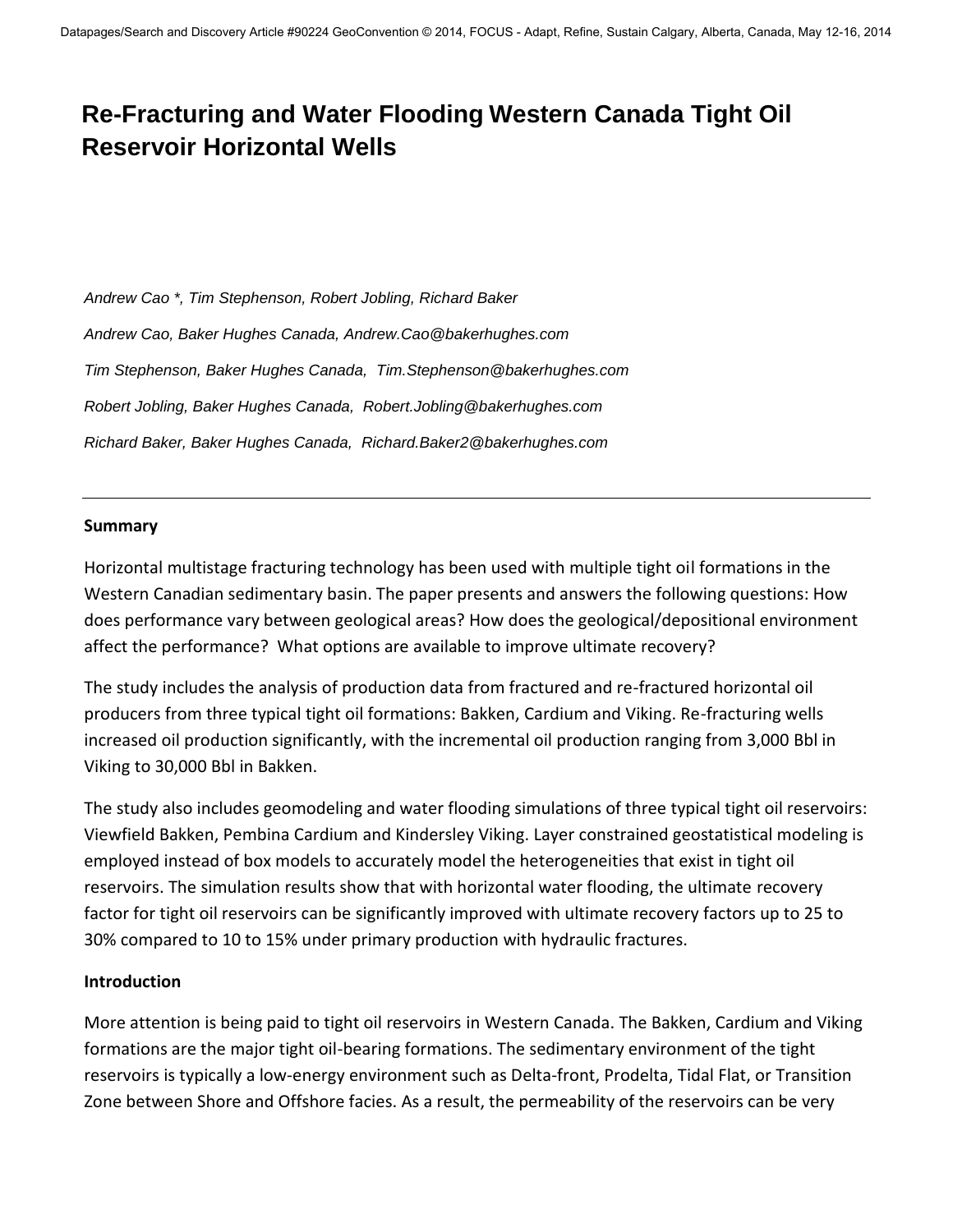low, ranging from 0.1 mD to 10 mD. The permeability is much lower than conventional oil reservoirs and can only be effectively developed with horizontal multi-fracture technology. In the study, the performance of the tight oil formations is evaluated with emphasis on how the geological environment plays a role in production performance. For the purposes of this study, the Pembina Cardium formation is classified into two types of reservoirs: one with the high permeable conglomerate zone at the top of the reservoir and the other without.

The study also reviews two optimization techniques for improving the productivity and ultimate recovery factor of the fields: re-fracturing and horizontal water flooding technology.

#### **Horizontal Well Re-Fracture**

Around 8,000 horizontal wells have been drilled and fractured in the Bakken, Cardium and Viking tight oil formations in Western Canada with approximately 50 wells being re-fractured. The production data shows that re-fracturing horizontal wells significantly increased the oil production rate and decreased the water cut in most wells. Figure 1 shows the oil production improvement in the Viking formation from re-fracturing.



# **Figure 1. Example of Oil Rate Increment after Re-Fracture**

A screen was performed on the 8,000 fractured horizontal wells to determine which wells should be refractured. Approximately 2,000 wells can benefit from re-fracturing. The cumulative incremental oil production from the wells could reach more than 40 Million Bbl.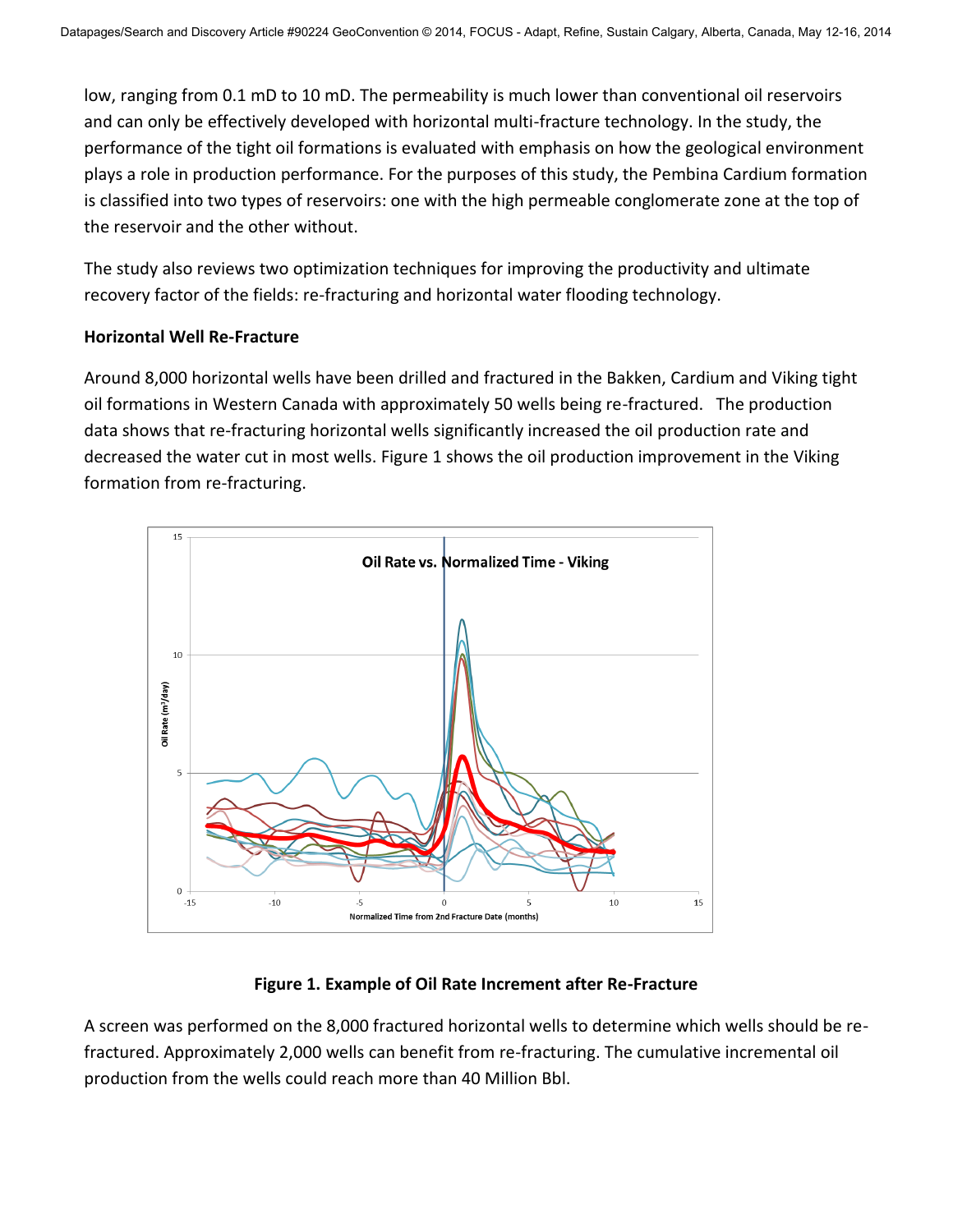### **Reservoir Flow Units Geomodeling**

Box models have been used for many previous studies of tight oil reservoirs in the oil industry. However, the box models cannot capture the heterogeneity that exists in the tight oil reservoirs, with inter-layers vertically and inner-layers horizontally.

Layer-constrained geostatistical modeling was conducted for four types of reservoirs, which included one geomodel for Viewfiel Bakken, two types of geomodels for Pembina Cardium sandstone reservoir, and one for Kindersley Viking. The four geomodels were used for water flood simulation. Figure 2 shows an example of the heterogeneous model.

The flow unit-derived geomodel provides a better characterization of the tight reservoir, and makes the simulation of inner-layer and cross-layer flow simulation more reasonable and practical.



# **Figure 2. Example of a Heterogonous Flow Unit Geomodel**

# **Reservoir Horizontal Water Flooding Simulation**

Horizontal water flooding simulation was performed on four types of reservoirs. Various flooding plans were created and forecasted. Various fracture methods such as line fracture and zip fracture were applied in the studies.

Compared with the base no water flooding case, the horizontal water flooding significantly improved the tight oil reservoir recovery, usually doubled the primary recovery as seen in Figure 3 and Figure 4.

The study also included other flooding methods such as vertical water injectors and  $CO<sub>2</sub>$  flooding. Compared with these methods, horizontal water flooding was recommended for the tight oil reservoir as the best recovery method.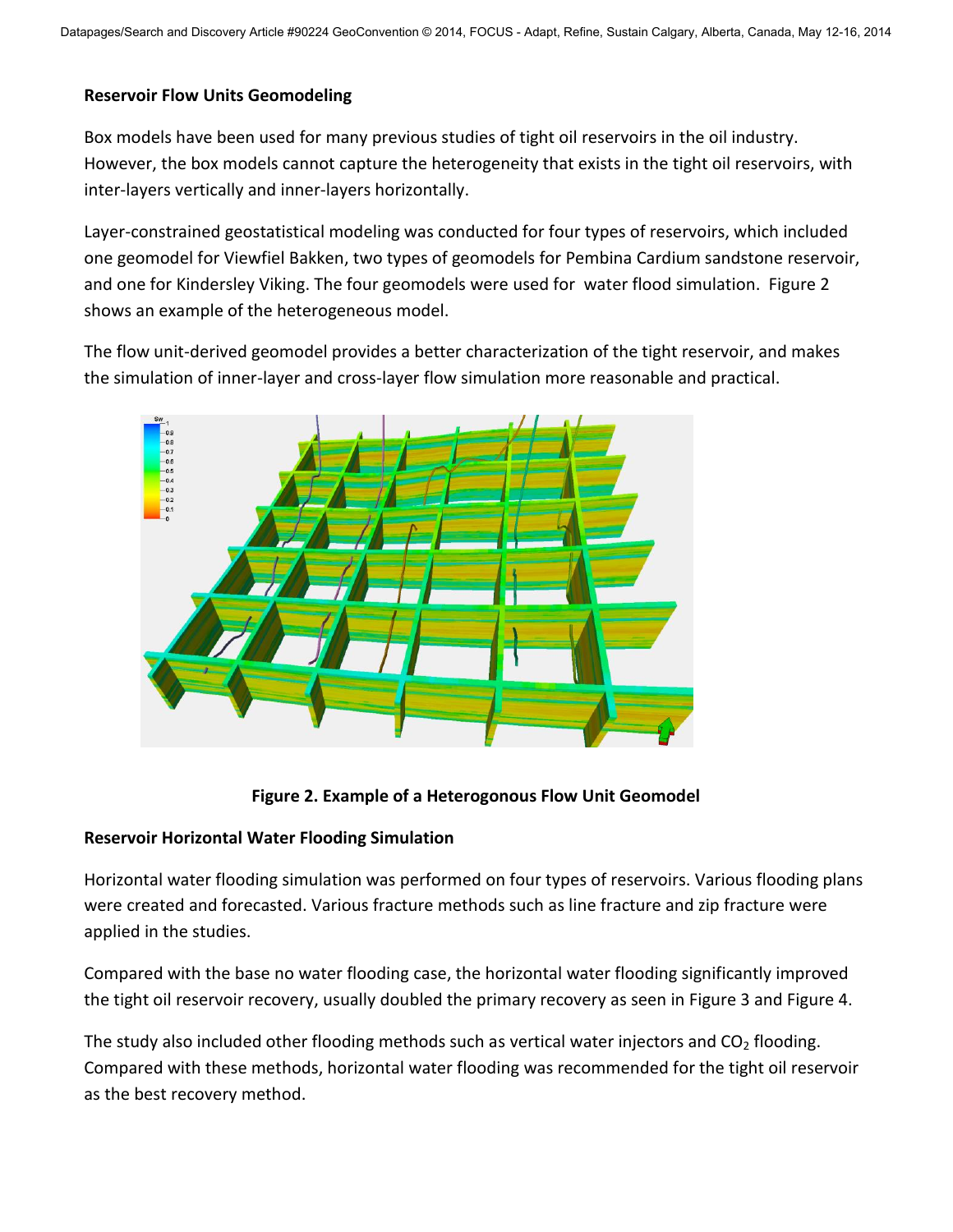

**Figure 3. Example of Reservoir Parameter Changes after Water Flooding** 



**Figure 4. Example of Reservoir RF Comparison with Different Plans** 

# **Conclusions**

After the analytical and simulation study, horizontally fractured and re-fractured wells combined with water flooding proved to be an effective way to improve the well performance and to enhance recovery for Western Canada tight oil reservoirs. However, not all reservoirs responded the same way to each technology; therefore, it is important to understand the system's geology before determining an appropriate enhanced recovery technique.